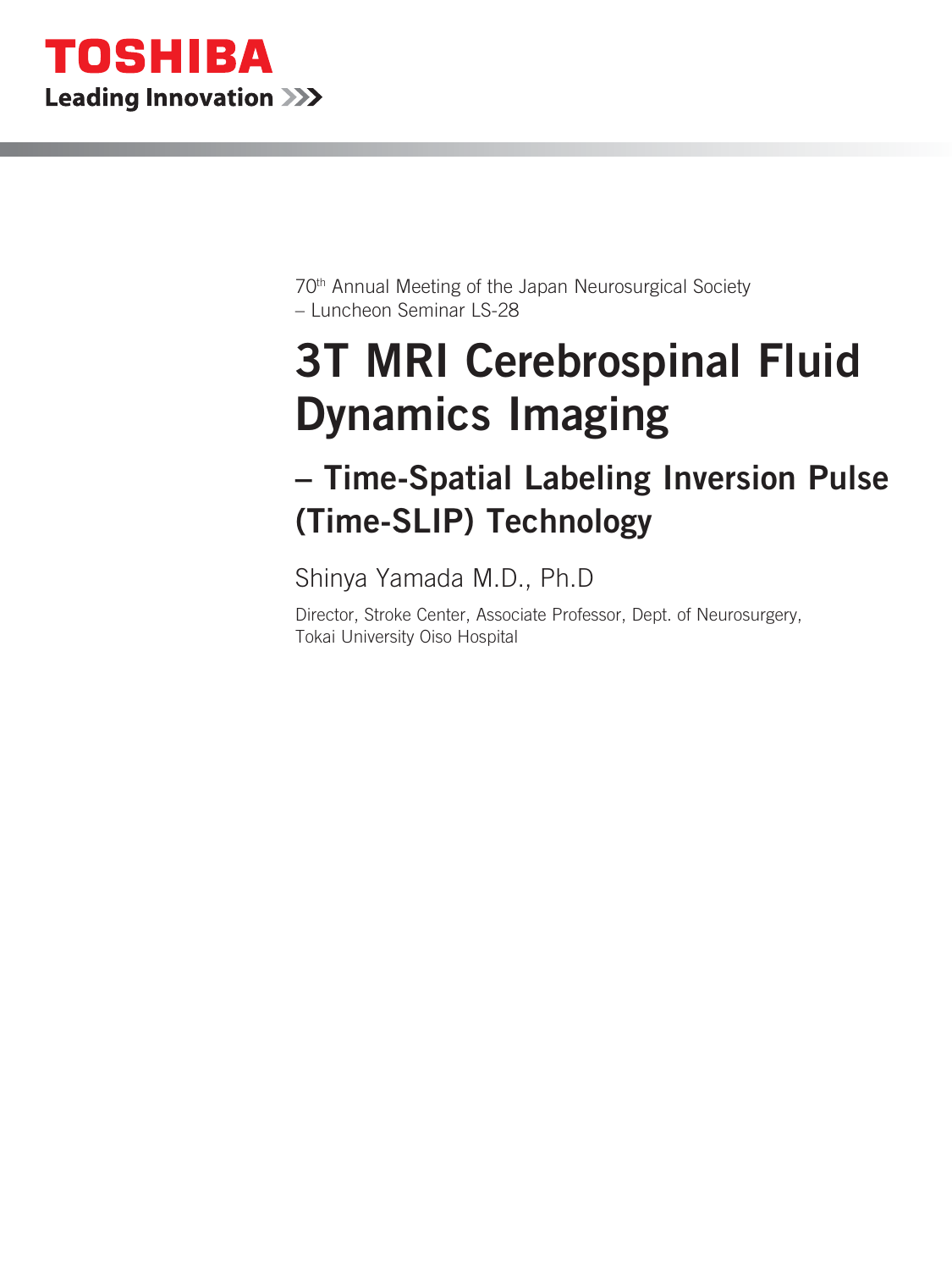#### INTRODUCTION

The circulatory dynamics of CSF is still based on the approach indicated by Cushing, Dandy and Weed et al. in the first part of the 20th century. CSF is actively formed in the choroid plexus. CSF flows from the lateral ventricle into the spinal subarachnoid space from the third and fourth ventricles, and is then passively absorbed into veins from arachnoidal granulations on the brain surface. It has been demonstrated to flow from production sites towards absorption sites in one direction in the manner of a slowly flowing river (unidi-

The time-spatial labeling inversion pulse (Time-SLIP) technique developed by Toshiba Medical Systems Corp. has enabled non-invasive observation of blood and cerebrospinal fluid (CSF) in the physiological state by direct labeling with RF pulses. CSF flow imaging is a technique that allows imaging of the movement of CSF using the Time-SLIP technique. This presentation reports on the application of CSF flow imaging to the normal brain as well as diseases such as hydrocephalus, including clinical images obtained with the Vantage Titan<sup>TM</sup> 3T (to simply be referred to as the Titan 3T).

#### CIRCULATORY DYNAMICS OF CSF

rectional flow). Cushing positioned CSF as the third circulation after blood and lymph, and the concept of the circulation of CSF has come to be generally accepted. Recently however, circulatory dynam-

ics differing from this existing concept are becoming clearer as a result of ob servations of CSF using the Time-SLIP<br>technique.<br>ADVANTAGES OF DEPICTION OF CSF<br>DYNAMICS BY TIME-SLIP

rectional flow). Cushing positioned CSF raphy and CT cisternography using<br>as the third circulation after blood and metrizamide. These methods are in-<br>lymph, and the concept of the circula-<br>in the physiological flow. In add

accurately depicted since CSF itself is labeled with RF pulses.

Fig. 1 shows an image of a normal brain as depicted by Time-SLIP. In this example of a normal brain, reflux flow, which is a finding that was inherently believed to be associated with hydrocephalus, can be observed in which CSF flows back from the third ventricle to the lateral ventricle.

Fig. 2 shows images of communicating hydrocephalus in the same patient obtained by Time-SLIP (a) and metrizamide CT cisternography (b). Furthermore, findings associated with socalled ventricular reflux, in which CSF flows back to the lateral ventricle, are observed in Fig. 2b, backflow of CSF is not observed in Fig. 2a. On the basis of these findings, it is believed that what is observed in CT cisternography is not the backflow of tracer into the lateral ventricle, but rather the diffusion and mixing of tracer in stagnated CSF

that eventually reaches the lateral ventricle. This image clearly demonstrates an extrinsic tracer (contrast medium) does not accurately reflect the flow of CSF.

## PRINCIPLE OF TIME-SLIP

Time-SLIP is based on the technical concept of arterial spin labeling (ASL), and is able to use CSF itself as an intrinsic tracer. Labeling of CSF by Time-SLIP consists of first suppressing a background signal with a non-selective inversion recovery (IR) pulse, followed by only inverting CSF at an arbitrary location one more time. When images are acquired after a brief period of time, the labeled CSF flows into the portion of the suppressed background signal and the contrast of the fluid is enhanced, thereby making it possible to depict circulatory dynamics of the CSF (Fig. 3).

The labeling pulse completely recovers

in about 8 seconds in the case of a 1.5 T MRI system and observations can be made during this time, when considering contrast attenuation, a more realistic observation time is about 5 to 6 seconds. In other words, waiting about 8 seconds makes it possible to repeatedly examine the same site over and over. This ability to observe the same site non-invasively makes it possible to confirm reproducible results of CSF dynamics. Therefore, this technique resulted in previously unforeseen advantages.

Toshiba's MRI system in particular offers a high degree of freedom when setting labeling position, angle and width (thickness) and allows setting of multiple tags for a high degree of usefulness in the clinical setting. Moreover, development of parameter tuning and other features has been conducted jointly with this hospital so as to optimize CSF imaging.



**Fig. 1** Depiction of Normal Brain by Time-SLIP **Fig. 2** Images of Communicating Hydrocephalus by Time-SLIP (a) and Metrizamide CT Cisternography (b)



Normal brain



**Fig. 3** Principle of CSF Imaging by Time-SLIP



**Fig. 4** CSF Flow Imaging by Time-SLIP obtained with Titan 3TCSF passing through the cerebral aqueduct is depicted with high image quality.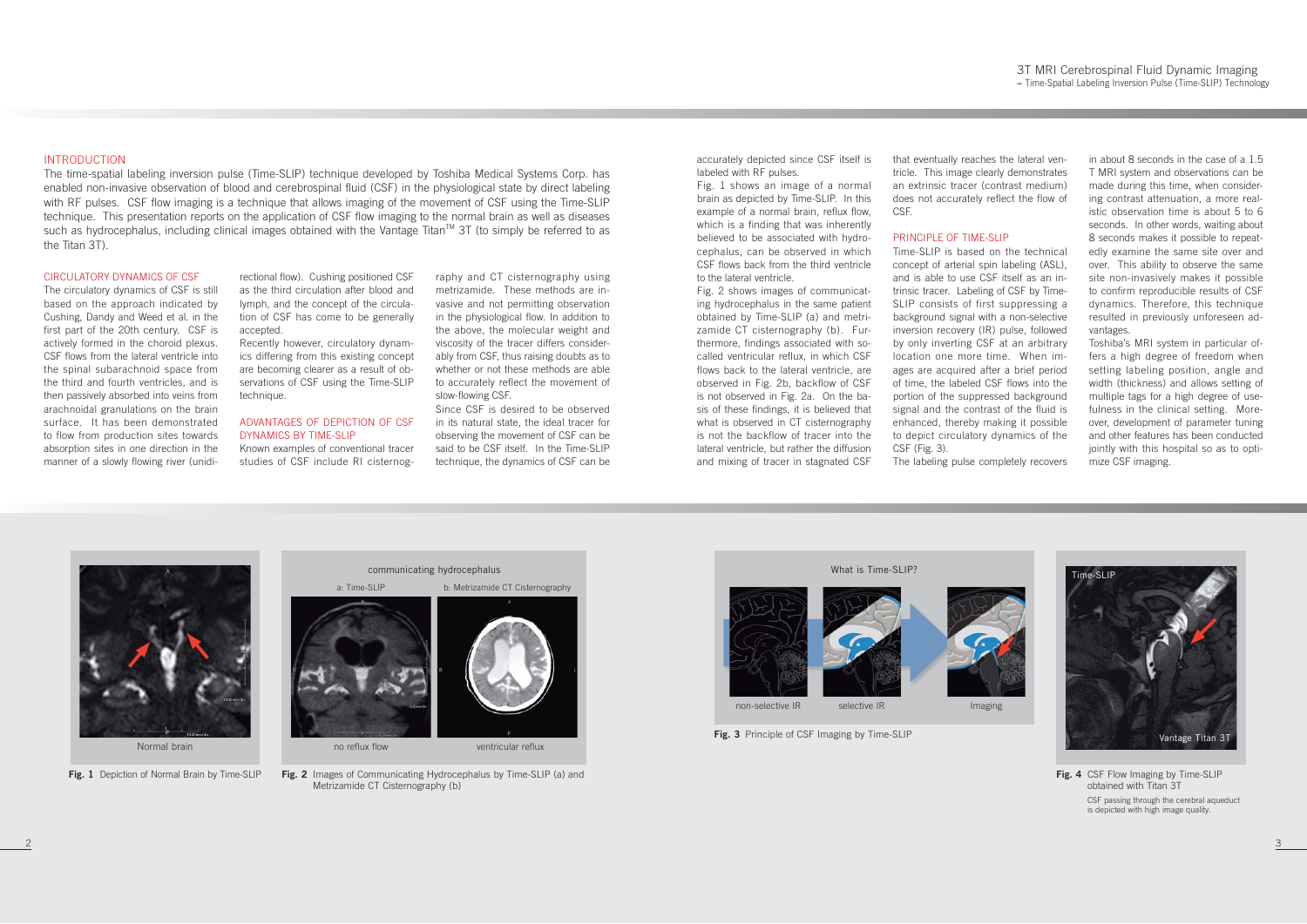Fig. 4 shows an image obtained by Time-SLIP using the Vantage Titan 3T, CSF passing through the cerebral aqueduct can be seen to be depicted with an extremely high level of image quality. The difference between this technique and conventional phase contrast (PC) techniques is that, in contrast to PC techniques enabling observations to be made for about 1 second in synchronization with heart rate, in the Time-SLIP technique, observations can be made for 5 to 6 seconds. Since observations are made in units of several hours or several days in the case of RI cisternography and metrizamide CT cisternography, being able to depict the dynamics of CSF for about 5 seconds can be said to have been realized for the first time with Time-SLIP.

MOVEMENT OF CSF IN NORMAL BRAINFirst, started with discussion about the

movement of CSF in the normal brain

as depicted by Time-SLIP.

As shown in Fig. 1, Time-SLIP depicts the backflow of CSF from the third ventricle to the lateral ventricle in the normal brain. This movement differs from that of the classic concept of CSF dynamics employed in the past. However, FLAIR imaging technique frequently demonstrates a flow artifact within the lateral ventricle. Although, this CSF artifact is recognized to be a normal finding, there are no specific descriptions regarding the flow of CSF at this site in many textbooks. CSF dynamics are revealed for the first time by using this Time-SLIP technique.

Fig. 5 depicts the movement in which CSF is agitated in the third ventricle and fourth ventricle. These results were unable to be observed prior to the development of Time-SLIP. This Time-SLIP technique is superior with respect to depicting such turbulence. When an image of the third ventricle

and fourth ventricle is acquired and magnified with the Vantage Titan 3T, refluxing CSF is depicted as colliding with the interthalmic adhesion. While, flow around the lower side of the interthalmic adhesion and flows in the direction of the pineal body on the posterior side. Enabling observations in even greater detail than those obtained with a 1.5 T system (Fig. 6). The ability to study the movement of CSF flow within the third ventricle by using this technique goes beyond the conventionally advocated roles of protecting the brain from external impacts (buoyancy) and serving as a location where waste products are excreted from the brain.

Rapid pulsatile flow of CSF can also be observed in the Sylvian fissure. On the other hand, the conventional school of thought has taught the presence of the CSF flow in the portion leading from the Sylvian fissure to the cerebral convexity. Neurosurgeons performing surgery in this region have found that CSF is unable to pass easily through this area of interest. The absence of CSF flow at this site has also been confirmed on MRI images under physiological conditions in which craniotomy has not been performed. The pathway by which CSF is absorbed can be considered to extend from the cerebral convexity

through the arachnoidal granulations, yet, CSF in the convexity is stationary. Therefore, flow is not visualized towards these outlet points for CSF. In comparison with pulsatile flow observed in the Sylvian fissure and ventricles, communication may be present over time, but there is substantially no CSF flow. These findings strongly suggest that the principal site of the absorption pathway of CSF is not the arachnoidal granulations. The original understanding of CSF flow has been followed over the past 100 years. Nonetheless, based on these findings with new technology. it is now necessary to reexamine the concept of CSF flow.

### MOVEMENT OF CSF IN PATHOLOGICAL **STATES**

Although the majority of CSF is observed to pass through the Luschka foramen when flowing out from the fourth ventricle in the normal brain, images are obtained in which the CSF occasionally flows out by passing through the Magendie foramen. CSF below the

cerebellum and posterior to the brainstem hardly moves, and only circles around towards the front of the ventral side and flows from the ventral medulla into the rapid flow of CSF of the subarachnoid space on the ventral side of the pons.

> **Fig. 7** Oblique Image of CSF by Time-SLIP Depicting Cerebral Aqueduct, Monro Foramen and Lateral Ventricle Body in Same Plane

Fig. 7 shows an image obtained by oblique imaging that depicts the cerebral aqueduct, Monro foramen and lateral ventricle body in the same plane. While a rapid pulsatile flow can be seen in the central aqueduct, only a slow flow can be seen in the lateral ventricle. It should be noted that pulsatile flow varies according to the location in the brain even within the same intracranial environment.

The dynamics of CSF were only able to be observed in animal studies or in a static state due to limitations on detection technology. However, it can be easily surmised that actual CSF demonstrates previously unforeseen dynamics

at various positions in the manner of standing, walking or running. Since the Time-SLIP technique makes it possible to observe CSF in the physiological state, new findings are continuing to be obtained indicating that CSF demonstrates dynamics that differ from simple circulation.

> The following describes the movement of CSF in cases of hydrocephalus as depicted using the Time-SLIP technique. In hydrocephalus, the flow of CSF in



**Fig. 5** Turbulence of CSF in Third and Fourth Ventricles as Depicted by Time-SLIP

CSF turbulence flow in the third ventricle to the fourth ventricle





**Fig. 6** CSF in Third Ventricle Depicted by Time-SLIP using Titan 3T (Normal Brain) Turbulence resulting from agitation of CSF is depicted.

Vantage Titan 3T



What are these CSF turbulence flows in the III ventricle and the IV ventricle for?



**Fig. 8** CSF of Hydrocephalus as Depicted by Time-SLIP Reflux flow from the third ventricle towards the lateral ventricle is no longer observed.



iNPH

Normal brain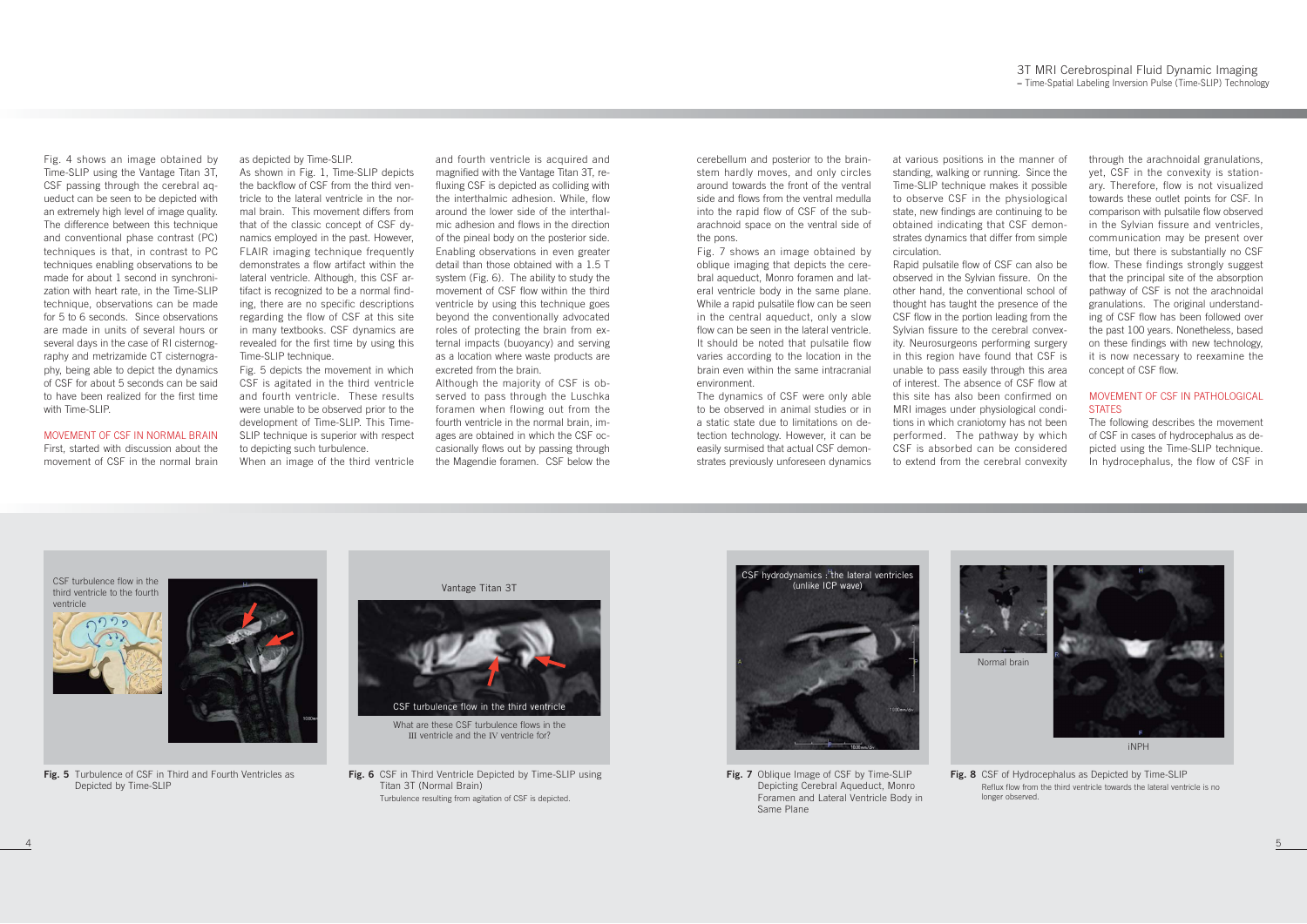Shinya Yamada, M.D., Ph.D Graduated from the Tokai University School of Medicine in 1982. Researcher in the Department of Neurophysiology of Brown University in 1988. Researcher in the Department of Neurosurgery of the University of Southern California in 1999. Guest associate professor at the University of Southern California in 2001. Research director of the Neurosurgery Research Laboratory of Children's Hospital Los Angeles, and present post from 2005.

the central aqueduct tends to be rapid, and reflux flow from the third ventricle towards the lateral ventricle observed in the normal brain is not observed (Fig. 8).

tricles is not closed, aside from issues pertaining to terminology, based on the previous understanding of CSF flow, communicating hydrocephalus attrib uted to the impairment of CSF absorp tion in the arachnoidal granulations causing hydrocephalus which occurred following subarachnoid hemorrhage. Actually, subarachnoid space occlusive hydrocephalus is caused by impaired circulation of CSF in the pontocerebel lar cistern which is demonstrated with Time-SLIP technology. Tricke is not closed, aside from Issues (and the mission) that depiction of the Aqueduct stenosis is another condition<br>perchaining to terminology, based on the flow of CSF within a cyst is not possible<br>communicating the co

#### • Hydrocephalus after Subarachnoid Hemorrhage

Hydrocephalus occurring after subarachnoid hemorrhage (Fig. 9) is referred to as communicating hydrocephalus. Reflux flow from the third ventricle to the lateral ventricle has disappeared and the CSF can be seen to demonstrate turbulence in the central aqueduct. In addition, when looking at the flow of CSF in the central aqueduct, the flow can be seen to have changed from laminar flow to turbulent flow, and is understood to be a flow that is not suitable for measurement of flow velocity. Although this condition is unmistakably communicating hydrocephalus in the sense that the circulation pathway of CSF in the ven-



**Fig. 9** Hydrocephalus After Subarachnoid Hemorrhage as Depicted by Time-SLIP



**Fig. 10** Polycystic Post-traumatic Hydrocephalus Depicted by Time-SLIP Using Titan 3T

**Fig. 12** Observation of CSF Flow after ETV as Depicted by Time-SLIP

## REEVALUATION OF THE 100-YEAR-OLD THEORY REGARDING CSF DY-NAMICS THROUGH LEADING-EDGE **TECHNOLOGY**

#### • Multicystic Post-traumatic Hydroceph alus

In cases of post-traumatic hydrocepha lus, communication of CSF between cysts can be easily observed with Time- SLIP. Fig. 10 shows an axial image of multicystic post-traumatic hydrocepha lus in which a single cyst is present in the fourth ventricle, and CSF is depict-



**Fig. 11** Syringomyelia Complicated with Hydrocephalus as Depicted by Time-SLIP

Although CSF exhibits turnover and pulsation, the use of the Time-SLIP technique has made it possible to observe multi flowing directions. With the arrival of 3T MRI systems, it has become possible to obtain detailed information on the physiology of CSF flow. The Vantage Titan 3T system and the Time-SLIP technique is expected to lead to a reexamination of the concept behind CSF circulation which existed for the past 100 years.

\*This article is a translation of the INNERVISION magazine, Vol.27, No.3, 78-81, 2012.